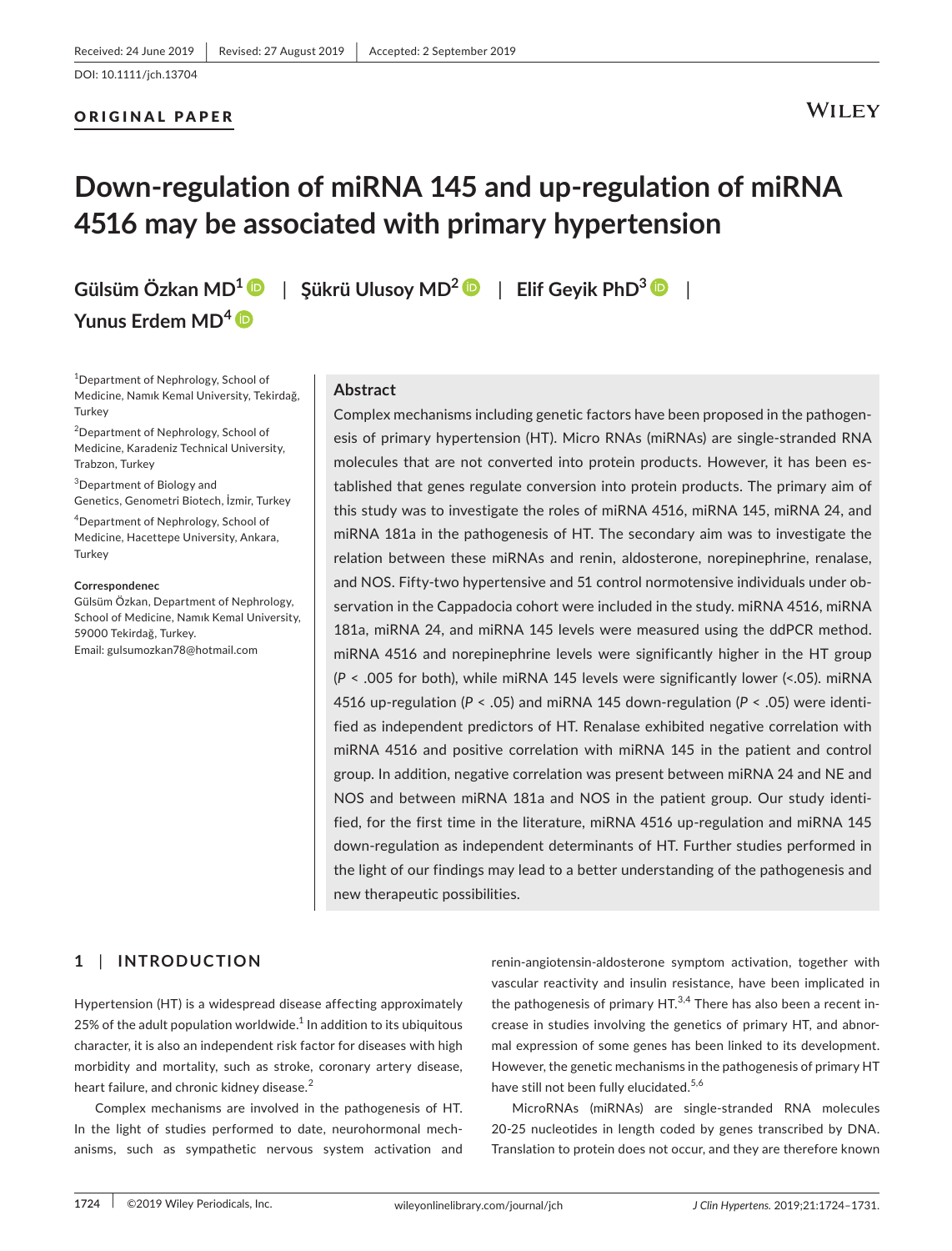as "non‐coding RNA." While miRNAs are not converted to protein products, they have been observed to regulate the conversion of genes to protein products. miRNAs have recently been thought to be capable of involvement in the pathogenesis of several diseases, and considerable research into this has taken place. Experimental and clinical studies have investigated the role of miRNAs in the patho‐ genesis of HT. They have been observed to regulate the conversion of genes to protein products.<sup>5-8</sup> The role of miRNA 4516, miRNA 145, miRNA 24, and miRNA 181a in the pathogenesis of primary HT has only been investigated in very few clinical and experimental studies, and various hypothetical results have been obtained.<sup>9-16</sup> The primary aim of this clinical study was therefore to investigate the roles of miRNA 4516, miRNA 145, miRNA 24, and miRNA 181a in the pathogenesis of HT. The secondary aim was to investigate the rela‐ tions between these miRNAs and renin, aldosterone, norepineph‐ rine (NE), renalase, and NOS.

### **2** | **METHOD**

### **2.1** | **Patient selection**

Individuals in the Cappadocia cohort, $17$  aged over 18, who had been informed about the study and expressed verbal willingness to take part, and with sufficient intellectual capacity to provide a medical history, for measuring BP at home and for performing 24‐h ABPM, were enrolled. Pregnant women, patients with known heart failure, kidney failure or chronic liver disease, or using antihypertensive drugs, and subjects refusing to provide contact details were excluded. Ethical committee approval was obtained from the Namık Kemal University School of Medicine Ethical Committee. Patients were enrolled after providing verbal and written consent.

### **2.2** | **Study protocol**

Fifty-two patients with HT and 51 normotensive controls under monitoring as normotensive or hypertensive in the Cappadocia cohort and not receiving antihypertensive therapy were included in the study. Subjects' demographic data were recorded at the begin‐ ning of the study. Detailed physical examinations were performed, and office BP measurement was carried out in line with the appropriate guidelines.<sup>18</sup> Office BP was measured using a UA-651SL monitor (A&D Co., 1‐243 Asahi), a validated device. Before the procedure, all patients were asked to rest for at least 5 minutes in a relaxed position in a quiet room at a comfortable temperature. BP was measured by a physician from both arms using a cuff of a suitable size for the patient's forearm, with the forearm held at heart level, with the back and the forearm supported, and with the patient sitting upright. We were careful to ensure that patients did not cross their legs or speak during the procedure. Once BP had been measured from both arms, subsequent BP measure‐ ments were carried out using the arm eliciting the highest value. BP was measured five times at 1‐min intervals. The first measure‐ ment was excluded from the analysis. The mean value of the next

four measurements was recorded as office BP. Patients were then equipped with 24‐h ABPM devices and asked to collect 24‐h urine. Patients with an office average BP measurement ≥140/90 mm Hg, and a 24‐h ABPM all‐day average ≥130/80 mm Hg were diagnosed with HT. We think that our mean office BP values were lower than the 24‐h ABPM values since mean office SBP and DBP were calcu‐ lated based on the mean of four out of five consecutive BP meas‐ urements. However, based on the two measurement results (office and 24 h-ABPM), all subjects in our patient group had BP values consistent with a diagnosis of HT. Blood samples were collected for miRNA 4516, miRNA 145, miRNA 24, miRNA 181a, renin, al‐ dosterone, NE, renalase, and NOS investigation. Twenty‐four‐hour urine sodium was measured using a Roche Cobas C 501 (Roche Diagnostics GmbH, D-68305 - Mannheim) autoanalyzer with an ion‐selective electrode. Next, 24‐h sodium excretion values (mmol/d) were calculated as the concentration of sodium in urine (mmol/L) × urinary volume (L/d).

### **2.3** | **Ambulatory blood pressure measurement**

Twenty‐four‐hour BP (24‐h ABPM) was measured using a Mobil‐O‐ Graph NG 24 h ABPM Classic (IEM GmbH) device. Monitoring was performed from the non‐dominant arm. Patients were asked to record their hours of sleeping, waking and eating, and their daily activities. Sleeping‐waking periods were evaluated accordingly. Patients were instructed to keep the relevant arm immobile dur‐ ing BP measurement. Daytime BP measurement was performed once every 15 minutes and night-time measurement once every half hour. Measurements with at least 70% validity from day- and night-time measurements in 24-h ABPM records were included in the analysis.

### **2.4** | **Sample collection**

Peripheral blood was collected and divided into two tubes, one for serum and the other for whole blood. The whole blood was col‐ lected to Paxgene Blood RNA Tubes (Qiagen) to stabilize RNA for long term storage. 2,5 mL of whole blood was drawn to Paxgene Blood RNA Tubes which contains special preservation solution for RNA and stored in line with the manufacturer's instructions. Serum collected in gel‐containing tubes with gels was centrifuged and transferred to new dry tubes and stored at −20°C until labora‐ tory analysis.

### **2.5** | **RNA extraction and measurement of concentration of RNA**

RNA extraction was performed using PAXgene Blood miRNA kits (Qiagen) according to the manufacturer's instructions. The isolated RNA quantity was measured by Promega Quantifluor instrument and Quantiflour RNA System Kit. RNA concentrations and purity were measured with a NanoDrop Lite Spectrophotometer by apply‐ ing 2 µL of RNA to the instrument probe.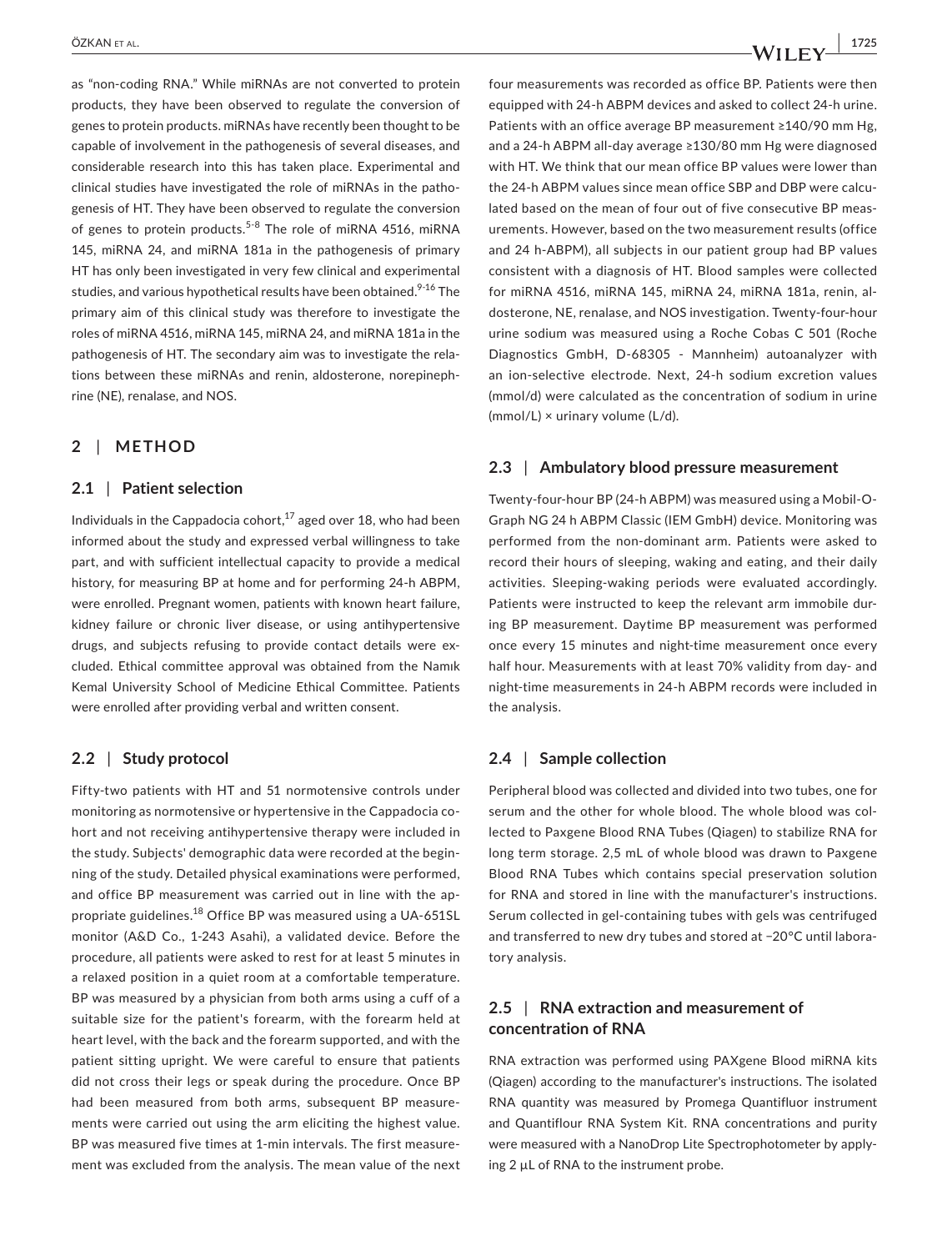## **1726 |**  ÖZKAN et al.

### **2.6** | **cDNA synthesis**

For quantitation of miRNA 24, miRNA 145, and miRNA 181a in the project, ready to use Thermo Fisher TaqMan miRNA Assays (Thermo) were used and for reverse transcription, specific RT prim‐ ers which were in the content of the assay were used with Bioline Sensifast cDNA Synthesis Kit (Bioline), to produce cDNA for each miRNA. For miRNA 4516, TaqMan Advanced miRNA Assay was used because of only that type of kit was produced for quantitation of miRNA 4516. For reverse transcription of that miRNA, a special TaqMan Advanced miRNA cDNA Synthesis Kit which is compatible with Advanced miRNA Assays was used. This cDNA synthesis kit contains universal RT primers.

The RT primers, which were utilized in the study, were selected according to the instructions of producers of miRNA assays. Reverse transcription is achieved by primers obtained by the probes and a Bioline Sensifast cDNA Synthesis Kit (Bioline), with 100 ng RNA being used as the starting quantity. The mix contains  $4 \mu L$  5xTrans-Amp Buffer, 1 µL Reverse Transcriptase, 1 µL RT primers, 1 µL dNTP mix (10 mmol/L each) 7 µL DNase, RNase-free water, and 100 ng RNA.

The thermal cycling conditions were 16°C-30 minutes, 42°C‐30 minutes, 48°C‐15 minutes, and 85°C‐5 minutes.

A different quantification assay was employed for miR‐4516. The reverse transcription of miR‐4516 was performed with the compo‐ nents of TaqMan Advanced miRNA Assays (Thermo), following the manufacturer's protocol.

### **2.7** | **Absolute quantification of miRNAs by ddPCR**

Absolute quantification of miRNAs, miRNA 4516: hsa-miR-4516, miRNA 181a: hsa‐miR‐181a‐5p, miRNA 24: hsa‐miR‐24‐3p, miRNA 145: hsa-miR-145-5p, is achieved with a BioRad Droplet Digital PCR QX200 system (Bio‐Rad). Droplets consisting of the PCR mix and cDNA are generated for the absolute quantification of each miRNA. The PCR mix consisted of 12 µL ddPCR Supermix for Probes (No dUTP) (Bio‐Rad), 1 µL TaqMan miRNA Assay (Thermo), 10 µL RNase, DNase‐free water and 2 µL cDNA. The droplets were generated



FIGURE 1 Droplet and copy numbers for miR-21, miR-145, miR-181a, and miR-4516. miRNA quantitation was performed under optimized ddPCR conditions using the TaqMan Assay. The results were presented as copy numbers per microliter. Samples with at least 15 000 droplets were included in the study. miRNA quantitation was calculated by separating negative (black) and positive (blue) droplets using a Poisson 95% confidence interval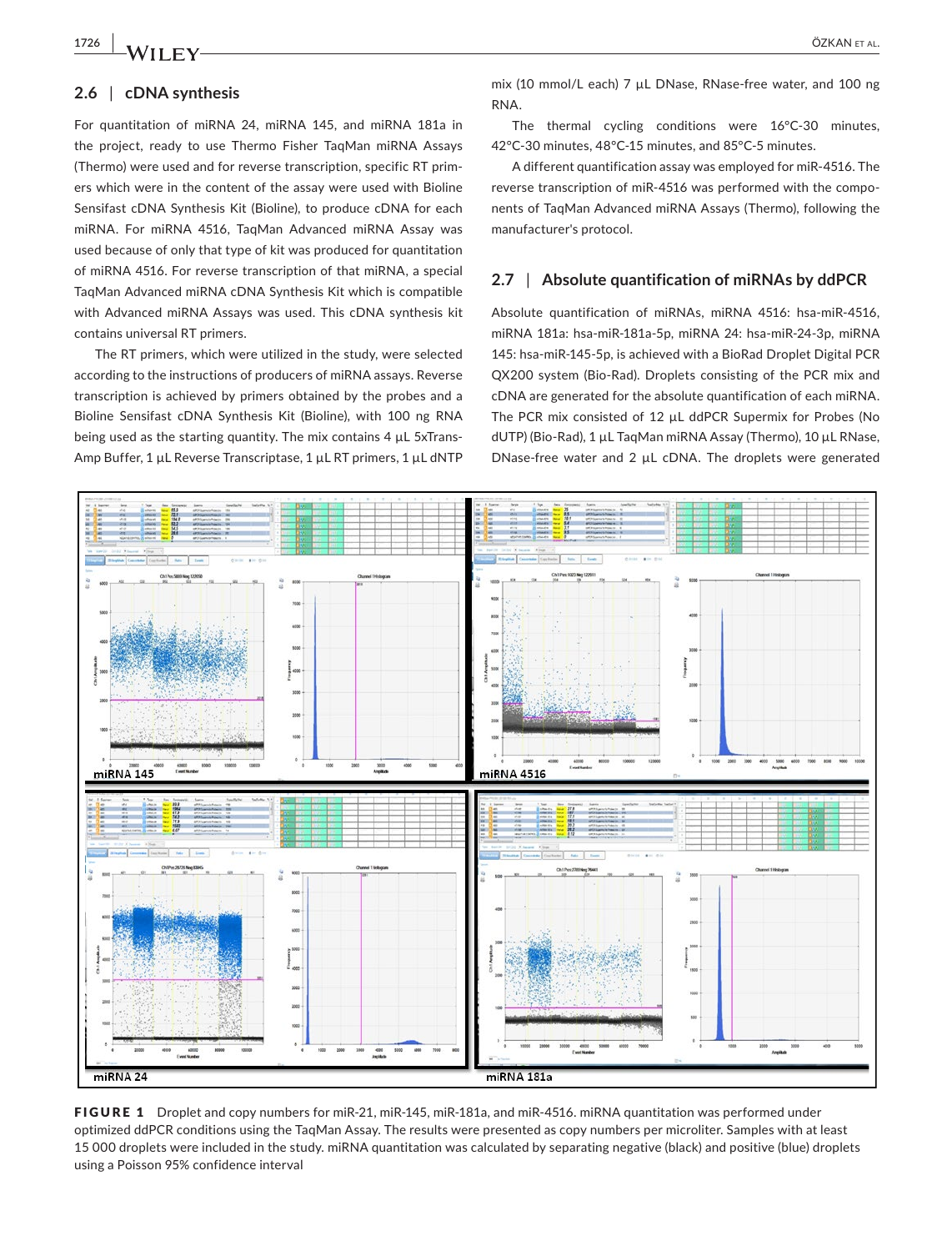with 70 µL of Bio-Rad Droplet Generation Oil (Bio-Rad) and 20 µL PCR mix using special cartridges and a Bio‐Rad Droplet Generator (Bio‐Rad). Next, 40 µL of generated droplets was applied to PCR plates for PCR. The thermal cycling conditions were 95°C‐5 min‐ utes, 35 cycles of 95°C‐30 sec‐ 60°C‐1 minutes, and 98°C‐10 sec. The PCR products were loaded to QX200 Droplet Reader (Bio‐Rad). Quantification of miRNAs was performed on QuantaLife Software (Bio‐Rad) provided with the instrument. PCR products with more than 15 000 droplets included in the analysis. Otherwise, the experi‐ ment was repeated to obtain sufficient droplet numbers for absolute quantification (Figure 1).

The quantification data are getting by ddPCR which enables absolute quantification by detecting the droplets that contains the flourescently labeled amplicons via laser. The calculation of the fluorescently labeled droplets was performed by Poisson Diagram by internal normalization of results.

The uL in the copies/uL in miRNA abundance was referring to the loaded nucleic acid to the ddPCR reaction. In this study, it refers to cDNA product amount.

For validation of PCR results, miRNA 21 is used to control the protocol because it is the most abundant miRNA in all types of tissues. There was not special positive control because the normal quantities of miRNAs in the study were not definite in hypertension.

### **2.8** | **Elisa**

Levels of enzymes and hormones, such as renin, aldosterone, norepi‐ nephrine, renalase, and eNOS (Endothelial NOS, NOSIII), were calcu‐ lated using the ELISA method. The tests were prepared with human ELISA kits (Human Nitric Oxide Synthase, Endothelial ELISA Kit‐Cat. No: E0815h; General Aldosterone ELISA Kit‐Cat. No: E0911Ge; Human Renin ELISA Kit‐Cat. No: E0889h; General Noradrenaline ELISA Kit‐Cat. No: E0907Ge; Human Renelase ELISA Kit‐Cat. No: E1103h) (EIAab, CN) according to the manufacturer's instructions. A BioTek ELx800 absorbance reader (BioTek) was used to read the florescence of samples on ELISA plates. Calculations were performed on KC Junior Software adapted to the BioTek ELx800 absorbance reader.

### **2.9** | **Statistical analysis**

Compatibility with normal distribution of the study data was ex‐ amined using the Kolmogorov‐Smirnov test. The *t* test was used to

TABLE 1 A comparison of the demographic and biochemical parameters of the hypertensive and control groups

|                                                                | Control group<br>(n:51)<br>mean $\pm$ sd or | Hypertensive group(n:52) mean $\pm$ sd<br>or |           |
|----------------------------------------------------------------|---------------------------------------------|----------------------------------------------|-----------|
|                                                                | median (min-max)                            | median (min-max)                             | P values  |
| Age(y)                                                         | $50.76 \pm 7.99$                            | $53.50 \pm 7.75$                             | <b>NS</b> |
| Gender (F/M) (%)                                               | 66/34                                       | 60/40                                        | <b>NS</b> |
| BMl(kg/m <sup>2</sup> )                                        | 28.5 (21.3-42.1)                            | 31.15(23.1-49.8)                             | <b>NS</b> |
| Office SBP(mm Hg)                                              | $117.82 \pm 10.97$                          | $133.35 \pm 14.21$                           | 1001      |
| Office DBP(mm Hg)                                              | $73.57 \pm 9.89$                            | $84.42 \pm 10.53$                            | 001       |
| 24 h-ABPM mean<br>SBP(mm Hg)                                   | $113.10 \pm 8.36$                           | $139.75 \pm 10.43$                           | < .001    |
| 24 h-ABPM mean<br>DBP(mm Hg)                                   | $69.84 \pm 6.87$                            | $86.15 \pm 7.28$                             | < .001    |
| Micro RNA 145<br>(copy/uL)                                     | 72 (4-384)                                  | 56.55 (4.3-392)                              | 5.05      |
| Micro RNA 4516<br>(copy/uL)                                    | 14.65 (0.4-34.5)                            | 20.50 (2.2-44.6)                             | < .005    |
| Micro RNA 24<br>$\left(\frac{\text{copy}}{\text{uL}}\right)$   | 391 (8-5450)                                | 156 (6-6370)                                 | <b>NS</b> |
| Micro RNA 181a<br>$\left(\frac{\text{copy}}{\text{uL}}\right)$ | 34.80 (0.1-244)                             | 25.3 (0.1-274)                               | NS        |
| Renin                                                          | $0.07(0.03 - 0.75)$                         | $0.065(0.02-0.26)$                           | <b>NS</b> |
| Aldosterone                                                    | $0.40(0.09-1.18)$                           | $0.47(0.13-1.25)$                            | NS        |
| Norepinephrine (ng/<br>mL)                                     | $0.39(0.09-1.22)$                           | $0.52(0.12 - 1.58)$                          | < .005    |
| Renalase (µg/mL)                                               | $0.02(0.008 - 0.26)$                        | $0.02(0.009 - 0.066)$                        | <b>NS</b> |
| <b>NOS</b>                                                     | $0.079(0.02 - 0.38)$                        | $0.10(0.01 - 0.33)$                          | <b>NS</b> |
| 24 h-Urine Sodium                                              | $259.41 \pm 122.38$                         | $236.34 \pm 106.33$                          | <b>NS</b> |

Abbreviations: BMI, body mass index; DBP, diastolic blood pressure; SBP, systolic blood pressure; NOS, nitric oxide synthase.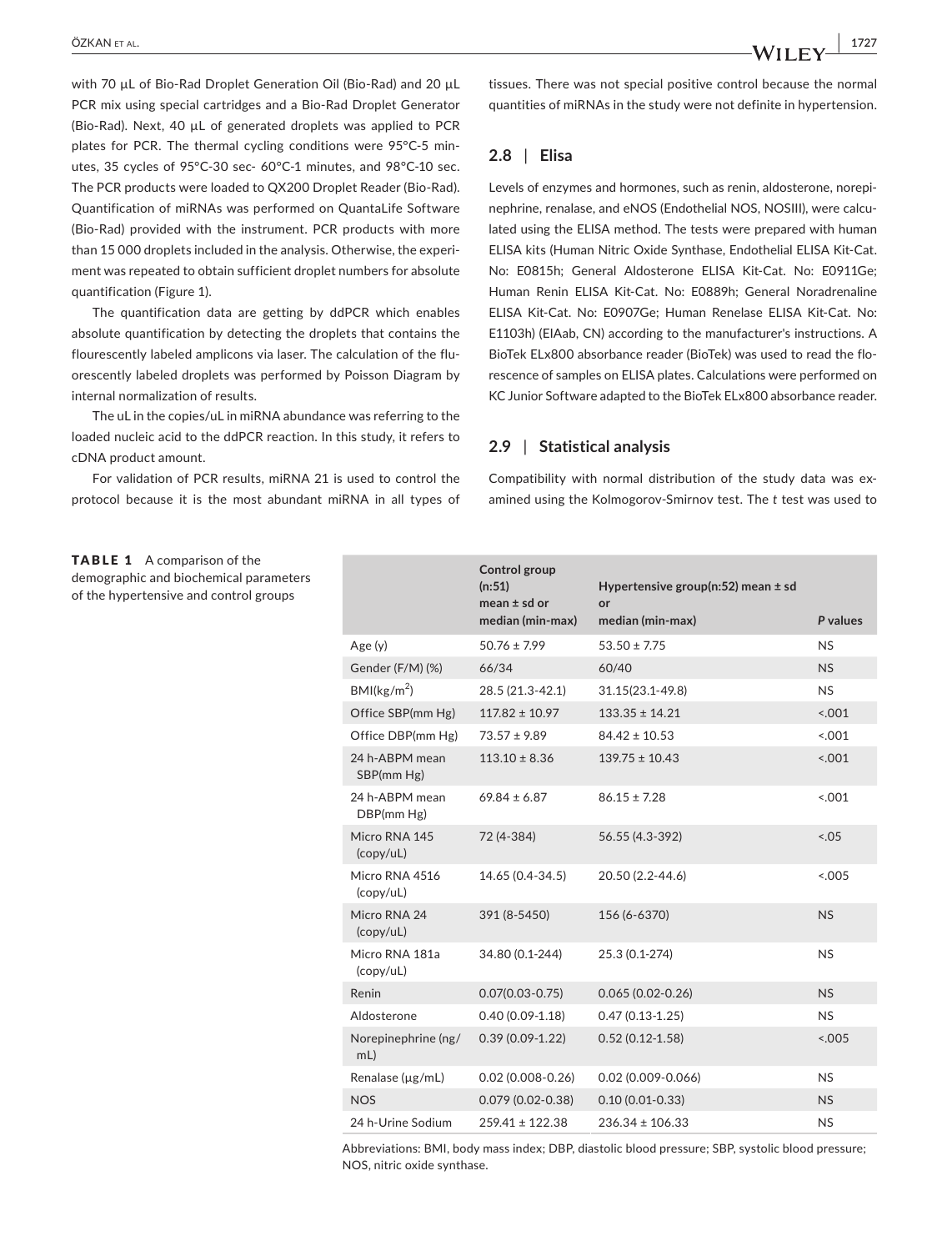compare normally distributed data and the Mann‐Whitney U test for non‐normally distributed data. The chi‐square test was used for analysis of demographic characteristics, and Pearson correlation analysis was applied to determine correlations. Logistic regression analysis was used to determine possible independent predictors of HT.  $P < 0.05$  were considered statistically significant. All statistical analyses were performed on SPSS 20 software (IBM).

### **3** | **RESULTS**

Fifty-two newly diagnosed primary HT patients (mean age  $53.50 \pm 7.75$  years) and  $51$  healthy controls (mean age 50.76  $\pm$  7.99 years) were included in the study. No significant difference was determined between the groups in terms of age, sex, or BMI (Table 1). As shown in Table 1, miRNA 4516 and norepinephrine levels were significantly higher in the HT patient group than in the control group ( $P <$  .005 for both), while miRNA 145 levels were significantly lower (<0.05).

Analysis of the HT patient group revealed negative correlation between miRNA 4516 and renalase (*r* = −.277, *P* < .05) (Figure 2), pos‐ itive correlation between miRNA 145 and renalase (*r* = .307, *P* < .05) (Figure 3), and negative correlation between miRNA 24 and NE (*r* = −.291, *P* < .05) and NOS (*r* = −.302, *P* < .05) (Figure 4A,B), and negative correlation between miRNA 181a and NOS (Figure 5) (*r* = −.303, *P* < .05). Negative correlation was determined between miRNA 4516 and renalase (*r* = −.367, *P* < .05) in the control group, and positive correlation was determined between miRNA 145 and renalase (*r* = .365, *P* < .05). No significant correlation was observed between patient and control group BP values and miRNA 4516, miRNA 145, miRNA 24, miRNA 181a, renin, aldosterone, norepi‐ nephrine (NE), renalase, or NOS.



FIGURE 2 Correlation analysis of miRNA 4516 and renalase. Negative correlation was determined between miRNA 4516 and renalase in the patient group (*r* = −.277, *P* < .05)

At logistic regression analysis, we identified miRNA 4516 upregulation (exp ß: 1.06 CI: 1.008‐1.117) (*P* < .05) and miRNA 145 down‐regulation (exp ß: 0.98 CI: 0.97‐ 0.99) (*P* < .05) as independent predictors of HT.

### **4** | **DISCUSSION**

miRNA 4516 and NE levels were higher, while miRNA 145 levels were lower, in our HT patient group than in the control group. In addition, we identified miRNA 4516 up-regulation and miRNA 145 down-regulation as predictors of HT. In addition, correlation analysis revealed negative correlation between miRNA 4516 and renalase and posi‐ tive correlation between miRNA 145 and renalase in the patient and control groups, while in the patient group, negative correlation was observed between miRNA 24 and NE and NOS and between miRNA 181a and NOS. However, these correlations were weak.

Studies in which miRNAs were detected in human serum and plasma first appeared in the early 2000s.<sup>7</sup> The role of miRNAs in the pathogenesis of primary HT began being investigated in the years that followed. This first involved the determination and comparison of miRNA expression in normotensive and hypertensive individuals using the microarray method, while another method was the investigation of miRNAs with quantitative polymerase chain reaction (qPCR).<sup>8</sup> Circulating miRNA concentrations are very low, thus requiring a highly sensitive method for quantification. qPCR for miRNA concentration is still the best method for application and analysis of the results. ddPCR is a novel method permitting accurate quan‐ titation of targets, especially those present at low levels or about which little is known. PCR is performed in partitions which include 2‐3 copies of DNA in each droplet, resulting in high sensitivity even in low amounts of sample. This overcomes the DNA quantity problem in techniques such as microarray, NGS, and Sanger sequencing.



FIGURE 3 Correlation analysis of miRNA 145 and renalase. Positive correlation was determined between miRNA 145 and renalase in the patient group (*r* = .307, *P* < .05)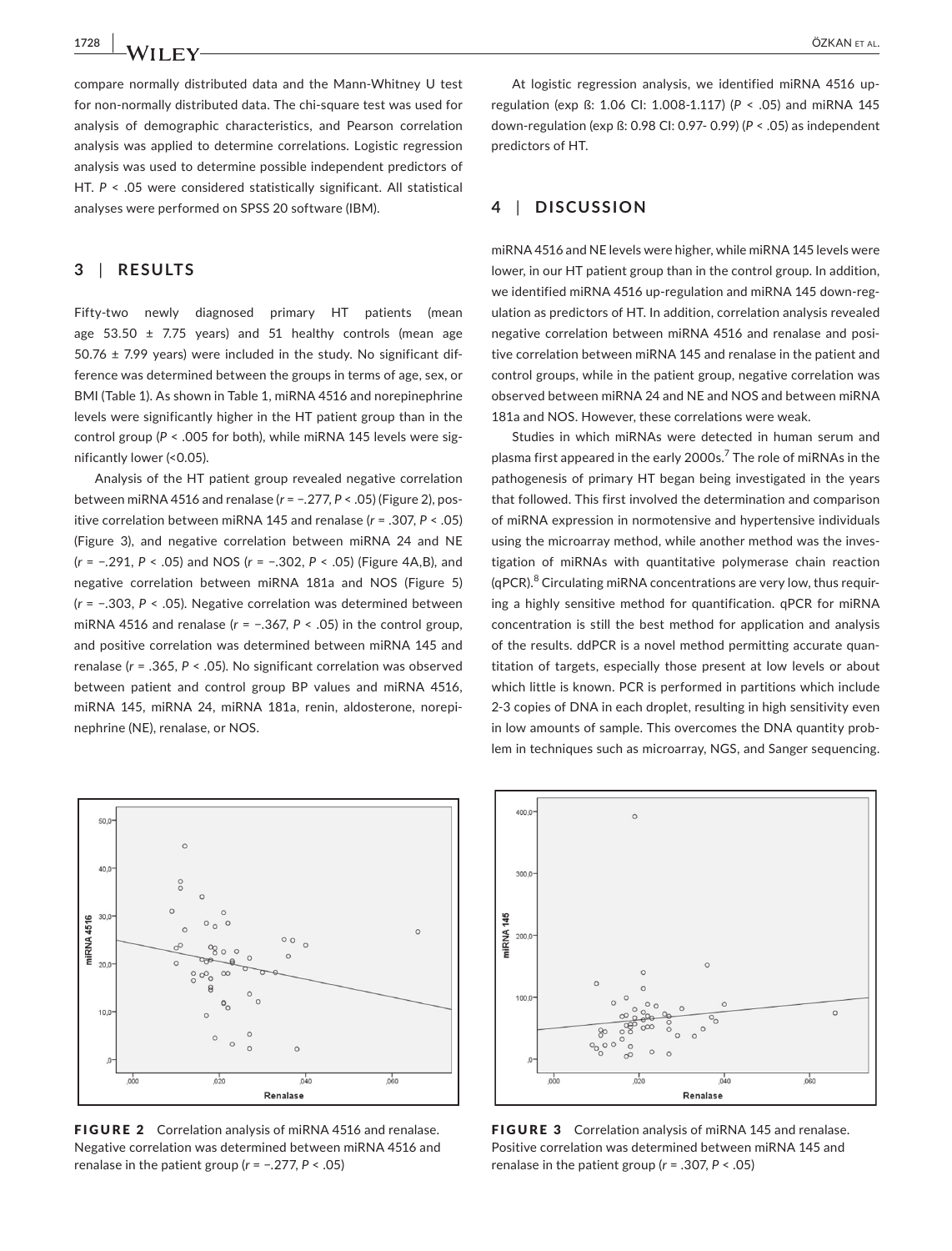FIGURE 4 A, Correlation analysis of miRNA 24 and NE. Negative correlation was determined between miRNA 24 and NE in the patient group (*r* = −.291, *P* < .05). B, Correlation analysis of miRNA 24 and NOS. Negative correlation was determined between miRNA 24 and NOS in the patient group (*r* = −.302, *P* < .05)





FIGURE 5 Correlation analysis of miRNA 181a and NOS. Negative correlation was determined between miRNA 181a and NOS in the patient group (*r* = −0.303, *P* < .05)

Another feature of ddPCR is that it does not require endogenous control, housekeeping genes, and standard curves for absolute quantification, making it superior to real‐time PCR for qPCR in ab‐ solute quantification.<sup>19,20</sup> Our use of the ddPCR method in miRNA analysis increases the reliability of our results.

The first primary HT microarray study was performed by Li et al, who screened 1700 microRNAs in the plasma of 13 patients with primary HT and five healthy controls and determined 27 miRNAs, 14 of which were confirmed with qPCR. $^{21}$  Numerous studies investigating probable miRNAs with qPCR have been published following that study. However, this still produces inconsistent results.<sup>7,8</sup>

Marques et al<sup>9</sup> determined various miRNAs in kidney tissue from 15 hypertensive and seven normotensive individuals using the microarray method and showed that miRNA 181a was associated with renin expression. In another study, Marques et al<sup>10</sup> showed an association between miRNA 181a and blood pressure

in two separate populations, but that this was independent of renin. In our study, we determined lower miRNA 181a levels in the patient group than in the control group, although the differ‐ ence was not statistically significant. In addition, we detected weak negative correlation between miRNA 181a and NOS in the patient group. This correlation, which was not present in the control group, suggested that there may be a relation between miRNA 181a and NOS in hypertensive patients. However, the absence of any significant difference between 181a levels in the patient and control groups, and the correlation between miRNA 181a and NOS being weak, prevented us from drawing any definitive con‐ clusion regarding this.

Studies have shown associations between miRNA 145 and the differentiation of cardiac fibroblasts in myofibroblasts and vascular smooth muscle contraction.<sup>11,12</sup> A few studies have investigated the role of miRNA 145 in the pathogenesis of primary HT. Santovito et  $al<sup>13</sup>$  examined miRNA 145 levels in atherosclerotic plaques in 15 HT patients with carotid endarterectomy and seven control individuals and determined significantly higher miRNA 145 levels in hyper‐ tensive atherosclerotic plaques. In one recent experimental study, Wang et al<sup>14</sup> determined significantly higher miRNA 145 levels in the spontaneous hypertensive rat aorta compared to a control group. A few studies have investigated the role of miRNA 145 in the pathogenesis of primary HT. Ours is the first study to investigate miRNA 145 levels in newly diagnosed primary HT patients under cohort fol‐ low-up. In contrast to previous studies, we determined significantly lower miRNA 145 levels in the HT group. We thought that this difference might derive from our patient group consisting of subject with newly diagnosed primary HT and to the absence of a history of atherosclerosis. Low miRNA 145 in the patient group and this down‐ regulation being a factor associated with HT suggest a possible role in the pathogenesis of primary HT.

Our search of the literature revealed no previous studies of miRNA 24 levels in primary HT. However, in their experimental study Robertson et al<sup>15</sup> showed that miRNA 24 plays a role in the

 **|** ÖZKAN et al. **1729**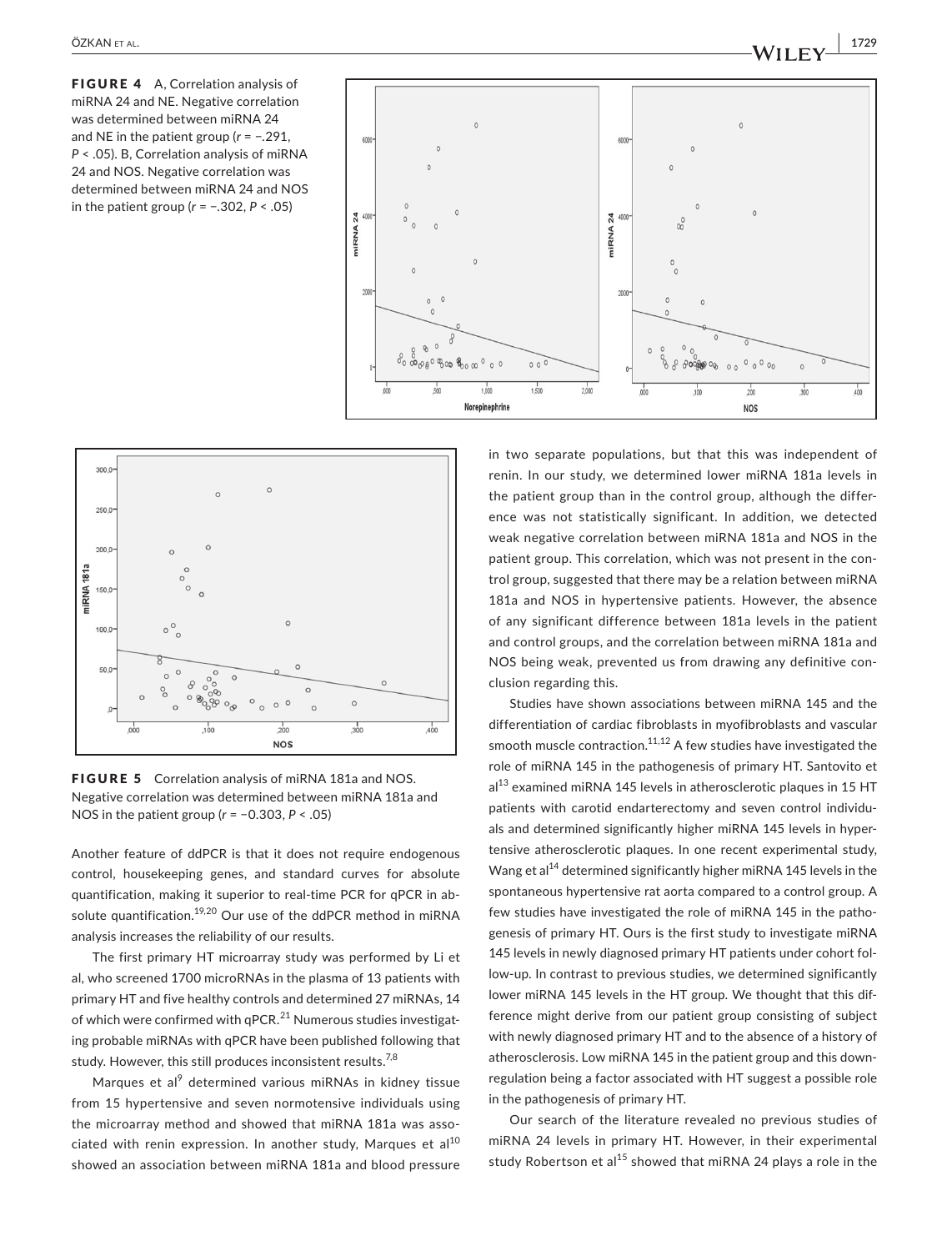transcriptional modification of aldosterone synthase genes and 11β‐hydroxylase involved in the synthesis of cortisol and aldo‐ sterone. Based on that study, we investigated the role of miRNA 24 in the pathogenesis of primary HT and its relations with renin and aldosterone levels. We determined lower miRNA 24 levels in our patient group compared with the control group, although the difference was not statistically significant. We also identified no significant association between miRNA 24 levels and renin or aldosterone. We determined negative correlation between miRNA 24 and NE and NOS in this study. This weak correlation that was present only in the patient group, and not in the control group, suggests a possible relation between miRNA 24 and NE and NOS. We think that further studies with wider patient populations will assist in confirming this finding.

Our review of the literature revealed a small number of previous studies investigating miRNA 4516 levels in individuals with primary HT. Gildea et al<sup>16</sup> investigated the association with salt sensitivity of miRNAs using the microarray method in urine specimens in salt‐sen‐ sitive, salt-resistant, and inverse salt-sensitive hypertensive patients. They showed that 45 miRNAs, including miRNA 4516 might be associated with salt reaction. Based on that study, we investigated miRNA 4516 levels in primary HT patients, for the first time in the literature. We determined significantly higher miRNA 4516 levels in the patient group compared with the control group, that miRNA 4516 up-regulation together with miRNA 145 down-regulation associated with HT, and that miRNA 4516 up‐regulation was positively correlated renalase levels.

Renalase is a flavoprotein intensely expressed in the heart and kidneys and that effectively metabolizes catecholamines, using nicotinamide adenine dinucleotide as a cofactor.<sup>22</sup> Desir et al<sup>23</sup> achieved a decrease in blood pressure with the administration of renalase and showed that this decrease was associated with epi‐ nephrine breakdown. Plasma epinephrine, L‐DPOA, and dopamine were metabolized by 82%, 63%, and 31%, respectively, following re‐ nalase administration, but NE was not metabolized. We determined no significant difference between renalase levels in the patient and control groups, although renalase levels were positively correlated with miRNA 4516 levels and negatively correlated with miRNA 145 levels. The absence of any significant difference between renalase levels in the patient and control groups, and the presence of similar correlation in both groups between miRNA 4516 and miRNA 145 suggests that miRNA 4516 and miRNA 145 are associated with the pathogenesis of HT independently of renalase.

One of the mechanisms implicated for many years in the patho‐ genesis of primary HT is sympathetic nervous system activation. Potential mechanisms include increased central sympathetic out‐ flow, impaired NE neuronal reuptake, and blunted arterial barore‐ flex of sympathetic nerve traffic.<sup>24</sup> Activation of the sympathetic nervous system can be identified by measuring heart rate, plasma epinephrine, and NE levels. Plasma NE levels are frequently used as markers of sympathetic nervous system activation.<sup>25</sup> There have been few previous studies of the relation between sympa‐ thetic nervous system activation and miRNA. In one experimental

study, Jackson et al showed that increased renin production by means of sympathetic stimulation was associated with miRNA 181 down-regulation in spontaneously hypertensive mice.<sup>26</sup> In our study, we measured plasma NE levels as a marker of sympathetic nervous system activation. NE levels were significantly higher in the patient group than in the control group. However, there was no relation between NE and other miRNAs except for miRNA 24, and the correlation between miRNA 24 and NE was also quite weak. We think that further studies are needed to investigate the relation between miRNA and NE levels. In addition, we deter‐ mined no significant relation between renalase and NE. As Desir et al emphasized in their study, the low NE‐metabolizing effect of renalase may be responsible for the lack of association between NE levels and renalase.

In conclusion, the pathogenesis of primary HT has still not been explained. In our study, we determined, for the first time, that miRNA 4516 up-regulation and miRNA 145 down-regulation may be an independent predictor of HT. New studies performed in the light of our findings may lead to a better understanding of the pathogenesis and new therapeutic possibilities.

### **ACKNOWLEDGMENTS**

This study was supported by the Turkish Society of Hypertension and Renal Diseases, the Turkish Society of Internal Medicine, and the Scientific Researches Fund of Namık Kemal University.

### **CONFLICT OF INTEREST**

We report no conflict of interest.

### **ORCID**

*Gülsüm Özkan* <https://orcid.org/0000-0003-0552-3911> *Şükrü Ulusoy* <https://orcid.org/0000-0002-2541-255X> *Elif Geyik* <https://orcid.org/0000-0002-9870-6890> *Yunus Erdem* <https://orcid.org/0000-0002-5389-3143>

### **REFERENCES**

- 1. Kearney PM, Whelton M, Reynolds K, et al. Worldwide prevalence of hypertension: a systematic review. *J Hypertens*. 2004;22:11‐19.
- 2. Lewington S, Clarke R, Qizilbash N, et al. Prospective studies collaboration. Age‐specific relevance of usual blood pressure to vascular mortality: a meta‐analysis of individual data for one million adults in 61 prospective studies. *Lancet*. 2002;360:1903‐1913.
- 3. Conceição‐Vertamatti AG, Borghi F, Canova F, et al. History of vascular reactivity models and their involvement in hypertension pathogenesis. *Vasa*. 2017;46:431‐439.
- 4. Wang Z, Peng X. Pathogenesis of essential hypertension: develop‐ ment of a 4‐dimensional model. *Hypothesis*. 2013;11:1‐7.
- 5. Nemecz M, Alexandru N, Tanko G, et al. Role of MicroRNA in endothelial dysfunction and hypertension. *Curr Hypertens Rep*. 2016;18:87.